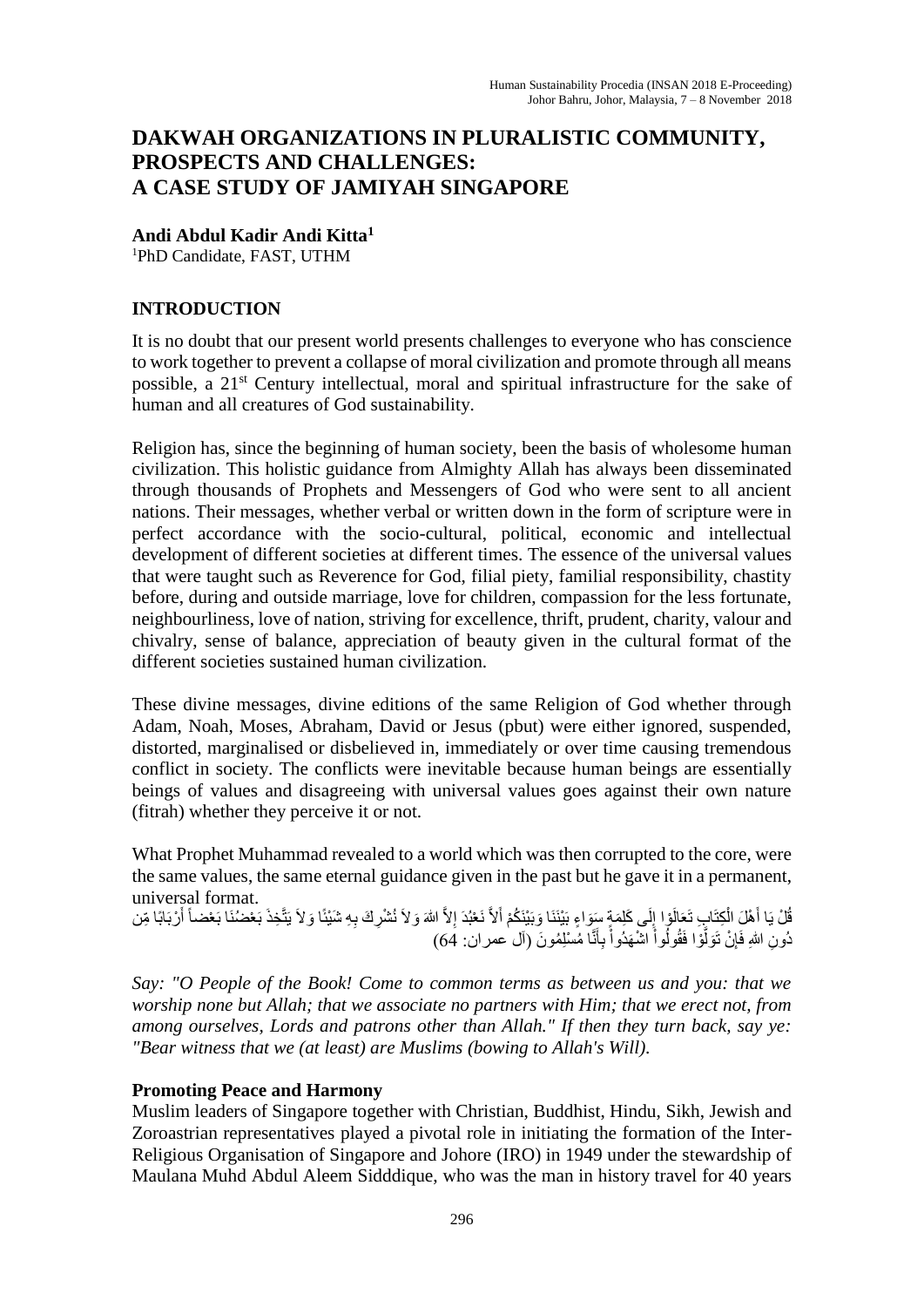around the globe to promote World Peace, Inter-Faith and Global Harmony. He was known as the Roving Ambassador of Peace (Ismail Z.M 1932-2007)

At the grass root level, Inter-Racial Confidence Circles (IRCCs) are also working towards the same goals. It is common place in Singapore today for the Declaration on Religious Harmony to be read out publicity during multi-racial or multi-religious functions.

#### **Projecting Community and Social Bonding**

Jamiyah Singapore and other Muslim organisations regularly invite representatives of non-Muslim organisations to join in for Ramadan's Iftar, Eidul Fitri celebrations and visit Islamic centres and mosques. Tea-sessions and dialogues are regularly organized with them. Likewise non-Muslim organisations also invite Muslim representatives to visit their churches, temples, organisations and participate in their functions and dialogues. It is common to have join functions to raise funds for charity and community service. For example in March 2003, organisations representing nine different religions, civic and grass root organizations co-organised with Jamiyah Singapore the commemoration of the different New Year celebrations to promote the understanding of other cultures and at the same time to raise substantial funds for charity. Participation is carried out without compromising religious sensitivities.

#### **Religion is Service**

In 1971, Jamiyah Singapore embarked on its mission to change mindsets by setting up residential welfare programmes i.e. a Jamiyah Halfway House for recovering drugaddicts, a Jamiyah Home for the Aged, a Jamiyah Children's Home and Jamiyah Nursing Home. These programmes and services are complemented by Free Medical and Legal Clinics, Spiritual and Family Counselling Unit and a Welfare Rations programme. Jamiyah Welfare Homes, programmes and services are open to all without discrimination on the basis of race, language or religion.

Service also takes the form of disseminating and exemplifying the values which sustain and enhance human civilization.

### **Muslims believe in Cultural and Religious Pluralism, Inter-Faith Dialogue for Harmony**

وَلَوْ شَاءَ رَبُّكَ لآمَنَ مَنْ فِي الأَرْضِ كُلُّهُمْ جَمِيعًا أَفَأَنتَ تُكْرِهُ النَّاسَ حَتَّى يَكُونُواْ مُؤْمِنِينَ (يونس: 99) ُّ ْ َ

*If it had been your Lord's Will, they would all have believed, all who are on earth! Will you then compel mankind, against their will, to believe* (Yunus: 99)

ْ َمنُوا ِ ي َن آ َّ َّن ال ِ َبى َو إ َصا َوالنَّ ْ ِ ي َن َهادُوا َّ َم َن َوال ال َّصاب اللِ ِاِي َن َم ْن آ ِ ِ ِهْم ب َبب ْج ُك ُه ْم ِعندَ َ ُهْم أ إَلَ يَ ْوِم اآل ِخِك َو َعِم َل َصاِلحا ْ َوال َوالَ ُه ْم يَ ْح َزنُو َن َوالَ ِهْم ْي َخ )البقكة : 46( ْو ٌف َعلَ

*Those who believe (in the Qur-an), and those who follow the Jewish (scriptures), and the Christians and the Sabians, any who believe in Allah and the Last Day, and work righteousness, shall have their reward with their Lord; on them shall be no fear, nor shall they grieve.* (Al Baqarah: 62)

وَ لاَ تَسُبُّواْ الَّذِينَ يَدْعُونَ مِن دُونِ اللهِ فَيَسُبُّواْ اللهَ عَدْوًا بِغَيْرِ عِلْمٍ كَذَلِكَ زَيَّنَّا لِكُلِّ أُمَّةٍ عَمَلَهُمْ ثُمَّ إِلَى رَبِّهِم مَّرْجِعُهُمْ فَيُنَبِّئُهُم َّ ْ ا<br>ا ْ **∶** ِ ْ بِمَا كَانُواْ يَعْمَلُونَ (الأنعام : 108) اُ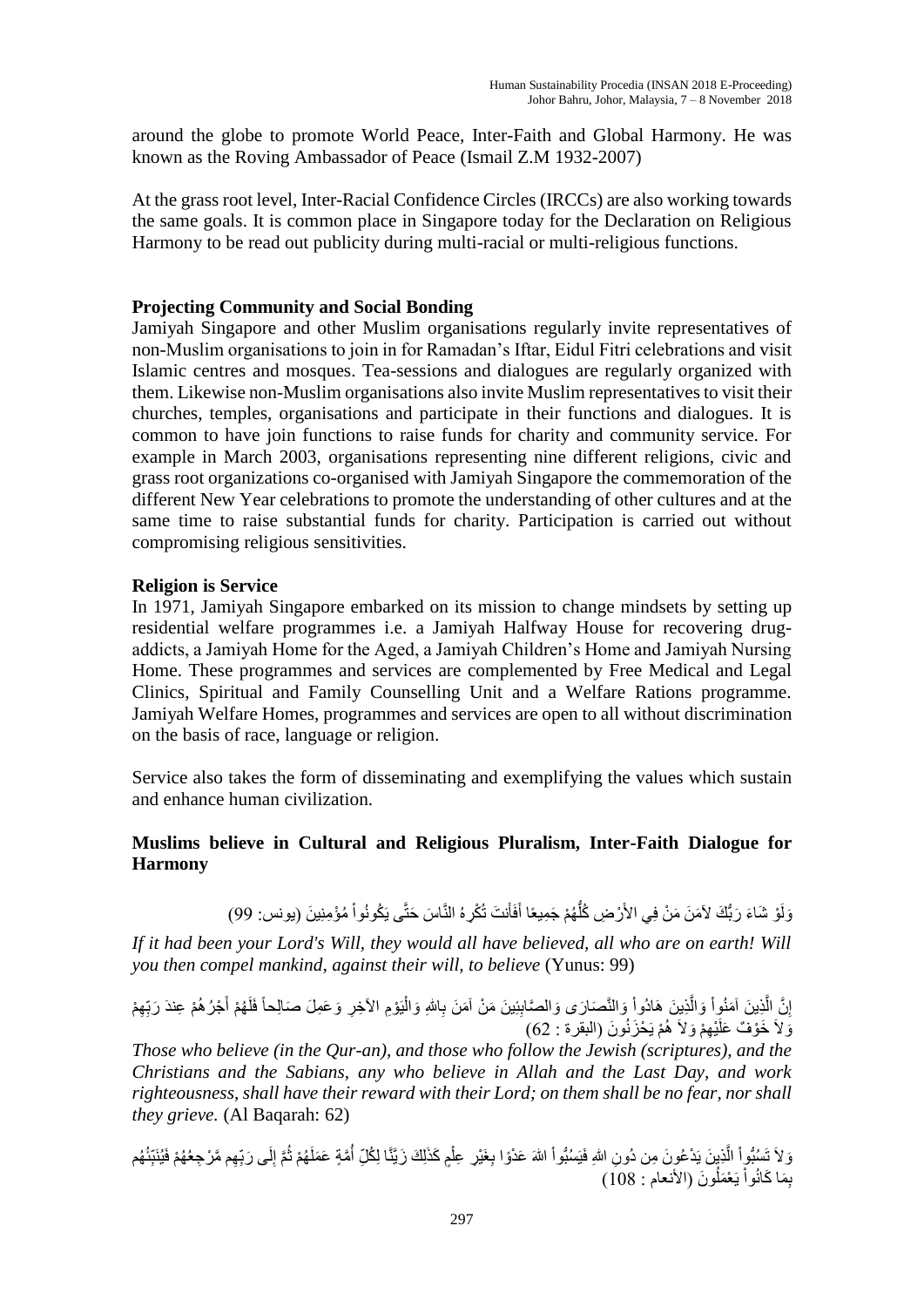*Revile not ye those whom they call upon besides Allah, lest they out of spite revile Allah in their ignorance. Thus have We made alluring to each people its own doings. In the end will they return to their Lord, and we shall then tell them the truth of all that they did.* (Al An'aam : 108)

لاَ إِكْرَاه فِي الذِّينِ قَد تَّبَيَّنَ الرُّسُْدُ مِنَ الْغَيِّ فَمَنْ يَكْفُرْ بِالطَّاغُوتِ وَيُؤْمِن بِاللهِ فَقَدِ اسْتَمْسَكَ بِالْعُرْوَةِ الْوُثْقَىَ لاَ انفِصَامَ لَهَا<br>إِنَّ الْجُمْرَةِ الْوُثْقَى لاَ انفِصَامَ ِ ْ ْ ْ  $\frac{1}{2}$ ْ وَاللهُ سَمِيعٌ عَلِيمٌ (البقرة : 265)

Let there be no compulsion in religion: Truth stands out clear from Error: whoever rejects Evil and believes in Allah hath grasped the most trustworthy hand-hold, that never breaks. And Allah heareth and knoweth all things.(Al Baqarah : 265)

الَّذِينَ أُخْرِ جُوا مِن دِيَارٍ هِمْ بِغَيْرِ حَقٍّ إِلاَّ أَن يَقُولُوا رَبُّنَا اللهُ وَلَوْلاً دَفْعُ اللهِ النَّاسَ بَعْضَهُم بِبَعْضٍ لَّهُدِّمَتْ صَوَامِعُ وَبِيَعٌ ا<br>ا َّ ِ َّ وَصَلَوَاتٌ وَمَسَاجِدُ يُذْكَرُ فِيهَا اسْمُ اللَّهِ كَثِيرًا وَلَيَنصُرَنَّ اللهُ مَن يَنصُرُهُ إِنَّ اللهَ لَقَوِيٌّ عَزِيزٌ (الحج : 40) ِ *(They are) those who have been expelled from their homes in defiance of right, (for no cause) except that they say, "Our Lord is Allah." Did not Allah check one set of people by means of another there would surely have been pulled down monasteries, churches, synagogues, and mosques, in which the name of Allah is commemorated in abundant measure. Allah will certainly aid those who aid His (cause); for verily Allah is Full of Strength, Exalted in Might, (able to enforce His Will).* (Al Haj: 40)

This is a miracle of the Quran, the Constitution of Islam that during the most hostile period when they and their Jewish allies were being attacked, the rights of the minority pagans and minority Christians in the early Madinah period were mentioned so clearly even though for the Muslims the most uncompromising monotheism was enjoined. In Singapore Jamiyah Singapore publicised such facts regularly and even regionally through exhibitions, publications and conferences. For example Jamiyah Singapore and Islamic Educational, Scientific and Cultural Organisation (ISESCO) jointly organised 9 international conferences on Islamic Perspectives on Peace and Harmony started since 2002.

## **UNDERLINING THE IMPORTANCE OF THE FAMILY**

Strengthening family values and empowering women and mothers through life-long balanced and excellent education is vital. "Al-ummu madrasatun" The mother is a school. (Hadith).

Consequently society in this age of distance-learning and IT should take measures for the continuing education of women and mothers and taking the Quran's extolling of motherhood, their education in this respect should be heavily subsidised or given freely. This among other thing will give meaning to the following Quranic verse:

يَا أَيُّهَا النَّاسُ اتَّقُوٍاْ رَبَّكُمُ الَّذِي خَلَقَكُم مِّن نَّفْسٍ وَاحِدَةٍ وَخَلَقَ مِنْهَا زَوْجَهَا وَبَثَّ مِنْهُمَا رِجَالاً كَثِيرًا وَنِسَاء وَاتَّقُواْ اللهَ الَّذِي َ َّ َّ نَّسَاءُلُونَ بِهِ وَالأَرْحَامَ إِنَّ اللهَ كَانَ عَلَيْكُمْ رَقِيبًا (النساء : 1) ِ َ

*O mankind! Reverence your Guardian-Lord, who created you from a single Person, created, of like nature, his mate, and from them twain scattered (like seeds) countless men and women; fear Allah, through Whom ye demand your mutual (rights), and (reverence) the wombs (that bore you): for Allah ever watches over you.* (An Nisaa: 1)

For 26 years continuously, Jamiyah Singapore has been promoting the concept of respect for women and reverence for mothers through its Exemplary Mother Competition which is open to all mothers who are forty years and above and who have shown exemplary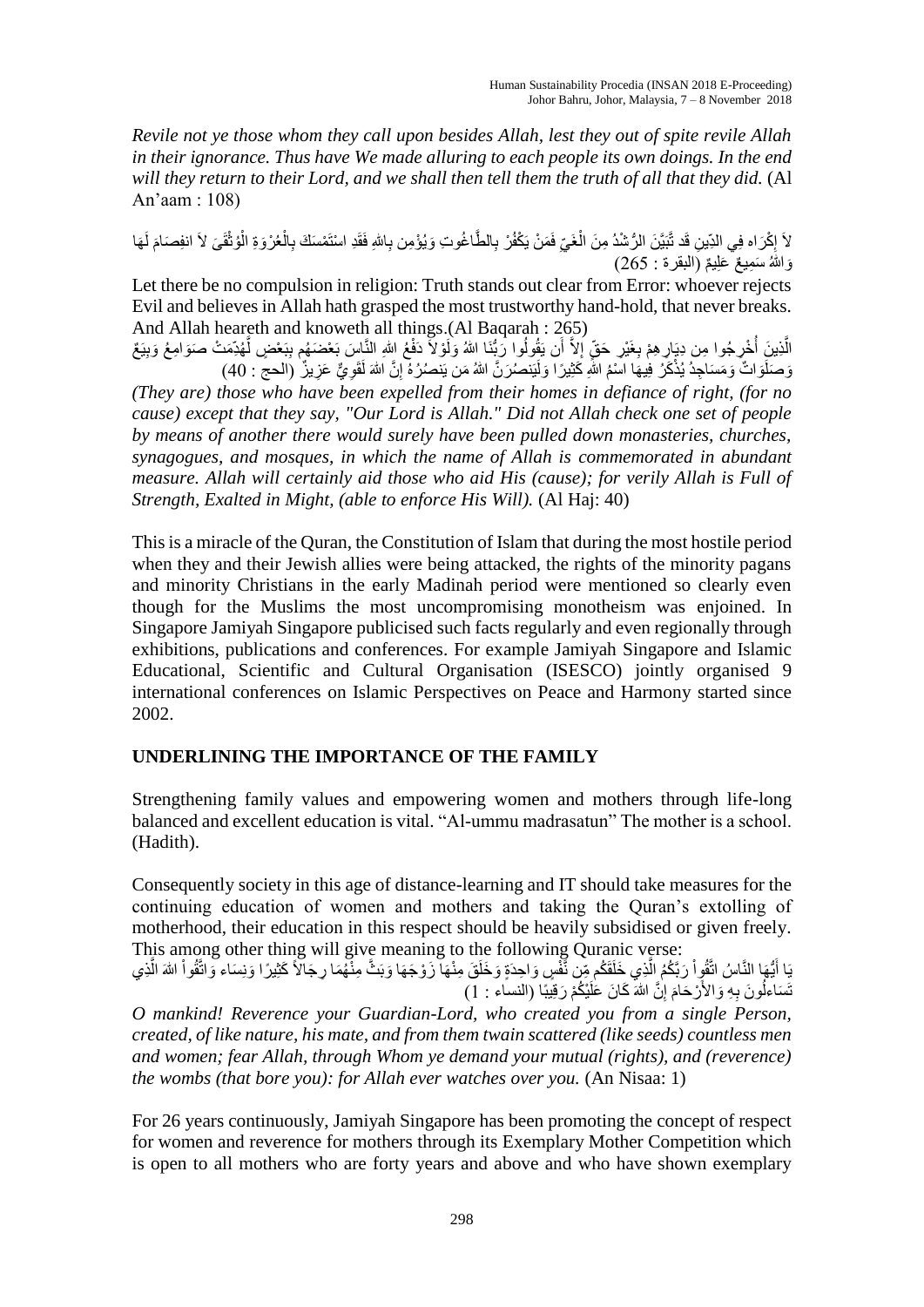commitment and sacrifice in raising their children and enabling them to receive excellent education. The Guest of Honour is normally the Head of State or the Head of Government. Otherwise a senior Minister will officiate the event which offers attractive prizes to winners. Cultural performances, publications and videos provide educational and people bonding entertainment. This is yet another conduit to promote Islamic values, couched in the language of universal values, in a pleasant and congenial manner.

## **EDUCATION FOR LIFE**

As a hadith puts it,

أَطْلُبُوا اْلْعِلْمَ مِنَ الْمَهْدِ إِلَىَ اللَّحْدِ (حديث) ْ ْ ِ *Seek knowledge ('ilm) "from the cradle to the grave".*

This is a matter of life or death for Muslim minority communities. From the 30s our organisation had public education talks and publications to stress the importance of excellent and balanced education. From 1970s we created a paradigm shift by organising education classes in void-decks of apartment buildings, mosques and our own centre. These were run on a professional basis and provided both secular and theological education.

### **CONCLUSION**

Islam is pre-eminently and transparently a religion of moderation and reasonableness. There are no irrational dogmas or mysteries which mystify the modern mind. It has contributed substantially towards the development of human civilization and its sustainability. Yet normative Islam has much more to contribute today and in the future.

Even the present difficult times, present a golden opportunity for Muslims to project the correct image of Islam to our non-Muslim brethren. We must do it in an impactful manner bil Hikmah wal Hasanah.

إِنْجُ إِلَي سَبِيلِ رَبِّكَ بِالْحِكْمَةِ وَالْمَوْعِظَةِ الْحَسَنَةِ وَجَادِلْهُم بِالَّتِي هِيَ أَحْسَنُ إِنَّ رَبَّكَ هُوَ أَعْلَمُ بِمَن ضَلَّ عَن سَبِيلِهِ وَهُوَ ْ ِ ْ َ ِ َ َّ ْ **ٔ** أَعْلَّمُ بِالْمُهْتَدِينَ (النحل : 125) ْ

*Invite (all) to the Way of thy Lord with wisdom and beautiful preaching; and argue with them in ways that are best and most gracious: for thy Lord knoweth best, who have strayed from His Path, and who receive guidance*. (An Nahl: 125)

Today non-Muslims are visiting mosques in Singapore to know the real, genuine Islam and not the distorted image in the media. There are moves to have permanent exhibition of Islam in mosques to benefit both Muslims and non Muslims. Surely we should have the best representatives of Islam at the mosques or Islamic centres to receive them!

Jamiyah Singapore has published books and booklets such as "Mother-You Light Up My Life", "Towards World Peace and Global Harmony", "Muslim Way of Life" to project the beautiful teaching of Islam .This is of crucial and strategic importance today.

رَ إِذَا حُبِّيْتُم بِتَحِيَّةٍ فَحَيُّواْ بِأَحْسَنَ مِنْهَا أَوْ رُدُّوهَا إِنَّ اللّهَ كَانَ عَلَى كُلِّ شَيْءٍ حَسِيبًا (النساء: 86) **∶** َ ِأ ٔ. ِ َ *When a (courteous) greeting is offered you, meet it with a greeting still more courteous, or (at least) of equal courtesy. Allah takes careful account of all things.* (An Nisaa: 86)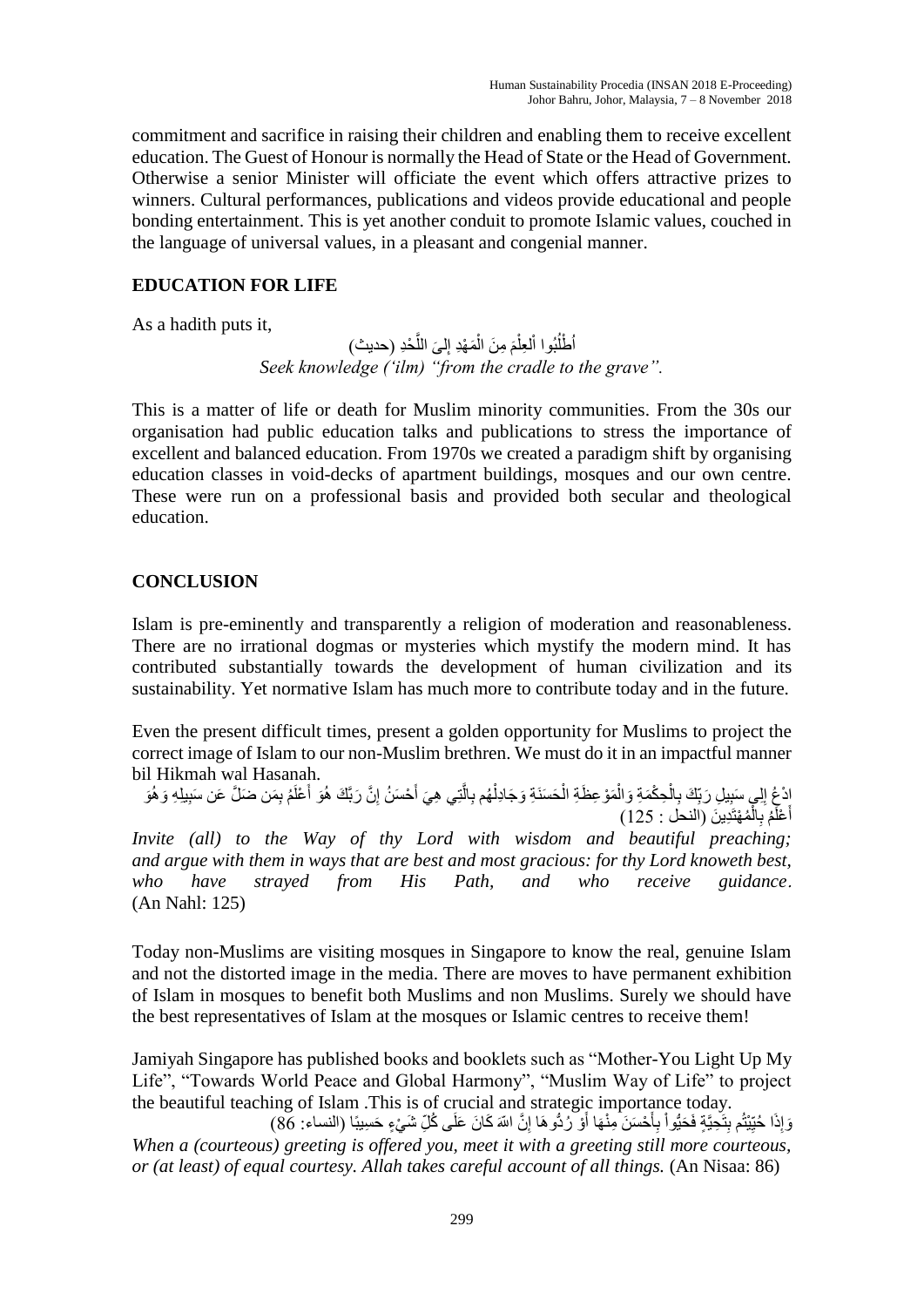يَا أَيُّهَا الَّذِينَ آمَنُواْ إِذَا ضَرَبْتُمْ فِي سَبِيلِ اللَّهِ فَتَبَيَّنُواْ وَلاَ تَقُولُواْ لِمَنْ أَلْقَيِ إِلَيْكُمُ السَّلاَمَ لَسْتَ مُؤْمِنًا تَبْتَغُونَ عَرَضَ الْحَيوةِ<br>دؤوليس َّ َ ا<br>ا ٔ. ْ لَ َ لَ ِ ْ َ ِل ْ

الْدُّنْيَا فَعِندَ اللهِ مَغَانِمُ كَثِيرَةٌ كَذَلِكَ كُنتُم مِّن قَبْلُ فَمَنَّ اللهُ عَلَيْكُمْ فَنَبَيَّتُو أُ إِنَّ اللهَ كَانَ بِمَا تَعْمَلُونَ خَبِيرًا (النساء: 94) ِ ا<br>ا *O ye who believe! when ye go abroad in the cause of Allah, investigate carefully, and say not to anyone who offers you a salam: "Thou art none of a Believer!" coveting the perishable goods of this life: with Allah are profits and spoils abundant. Even thus were ye yourselves before, till Allah conferred on you His favours: therefore carefully investigate. For Allah is well aware of all that ye do.* (An Nisaa: 94)

In fact we even welcome non-Muslims to take part in breaking fast / Iftar in mosques and share the Qurban meats to them as well. Because our Prophet Muhammad welcomed the Non-Muslim who visited him in Madinah so we have to treat them like the Prophet advised us to treat all non-warring non-Muslims in the "Eternal Pledge of Protection to Christians Everywhere."

Modern Research, Information Technology and Communications make it easier to do so. This will change the mindsets of both Muslims and non-Muslims and help to usher in an era of balanced, wholesome progress, genuine inter-racial, inter-religious peace and harmony, Insha' Allah.

#### **REFERENCES**

- Al-Qurān Al-Karīm http://www.quranexplorer.com/quran/
- As-Sunnah An-Nabawiah https://sunnah.com/
- Abu Bakar, M.H. (2009). *The Internationalization of Non-Governmental Organizations: The Case of Jamiyah Singapore.* University of South Australia: Tesis Ph.D.
- Al-Qaraḍāwi, Y. (1994). *Al-Halāl wal-Harām fil-Islām*. Beirut: Maktabah Al-Islami
- Hathout, Hassan (1995). *Reading the Muslim Mind*. USA: American Trust Publications.
- Inter-Religious Organisation (2003). *Religions in Singapore*. 3rd ed. Singapura: Inter-Religious Organisation.
- Inter-Religious Organisation (2009). *60th Anniversary 1949-2009: China-Singapore Religious and Cultural Exhibition 2009*. Singapura: Inter-Religious Organisation.
- Ismail, Z.M. (2007). Footprints on The Journey of Human; Fellowship The Early History of Jamiyah. dlm. *75 Years of Jamiyah Singapore (1932-2007): Deeds Inspired Hopes Exalted; Menjana Bakti Menjulang Harapan.*  Singapore: Jamiyah Singapore.